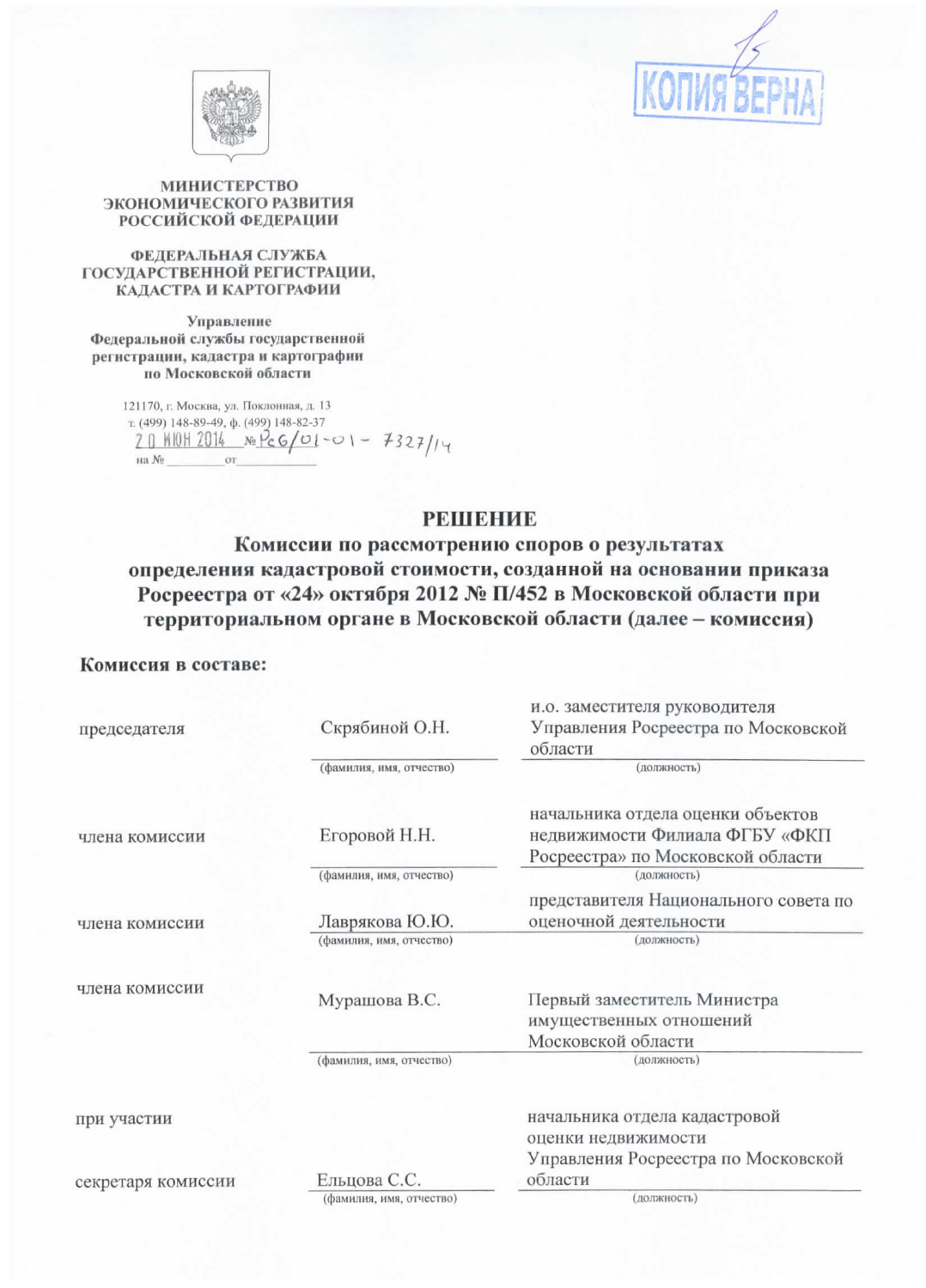

на заседании, проведенном 20.06.2014, рассмотрела поступившее в комиссию 26.05.2014 вх. № 01-01-7327/14 заявление ООО «Управляющая компания «Столичная» о пересмотре результатов определения кадастровой стоимости объекта недвижимости, в отношении которого оспариваются результаты определения кадастровой стоимости (далее - объект недвижимости):

| вид объекта недвижимости | Земельный участок                                                         |  |
|--------------------------|---------------------------------------------------------------------------|--|
| кадастровый номер        | 50:21:0090106:14                                                          |  |
| местоположение           | обл. Московская, р-н Ленинский, с/о Булатниковский,<br>вблизи д. Дрожжино |  |
| адрес                    | обл. Московская, р-н Ленинский, с/о Булатниковский,<br>вблизи д. Дрожжино |  |

поданное на основании установления рыночной стоимости объекта недвижимости (далее заявление), в размере 1 413 520 000 (Один миллиард четыреста тринадцать миллионов пятьсот двадцать тысяч) рублей, по состоянию на 01.01.2013 (далее - рыночная стоимость объекта недвижимости) согласно отчёту о рыночной стоимости от 16.05.2014 № 34-14-Н(12), составленного оценщиком (далее - оценщик, составивший отчёт об оценке):

|                                   | НП «Сообщество                                                                               |                                                                                                         |
|-----------------------------------|----------------------------------------------------------------------------------------------|---------------------------------------------------------------------------------------------------------|
|                                   | специалистов оценщиков                                                                       |                                                                                                         |
| А.Ю. Петренко                     | «CMAO»                                                                                       | $N_2$ 010/2008 or 27.03.2008                                                                            |
| (фамилия, имя, отчество оценщика) | (наименование саморегулируемой<br>организации оценщиков, членом которой<br>является оценщик) | (реквизиты документа, подтверждающего<br>членство оценщика в саморегулируемой<br>организации оценшиков) |

В результате рассмотрения заявления комиссией УСТАНОВЛЕНО: отличие рыночной стоимости объекта недвижимости от кадастровой стоимости объекта недвижимости, установленной в отчете об определении кадастровой стоимости от 16.05.2014 № 34-14-Н(12) и утвержденной Распоряжением Министерства экологии и природопользования Московской области от 27.11.2013 № 566-РМ в размере 4 101 245 710,00 (Четыре миллиарда сто один миллион двести сорок пять тысяч семьсот десять) рублей по состоянию на 01.01.2013 (далее - кадастровая стоимость объекта недвижимости) составляет более 30 процентов, а именно: 66 (шестьдесят шесть) процентов.